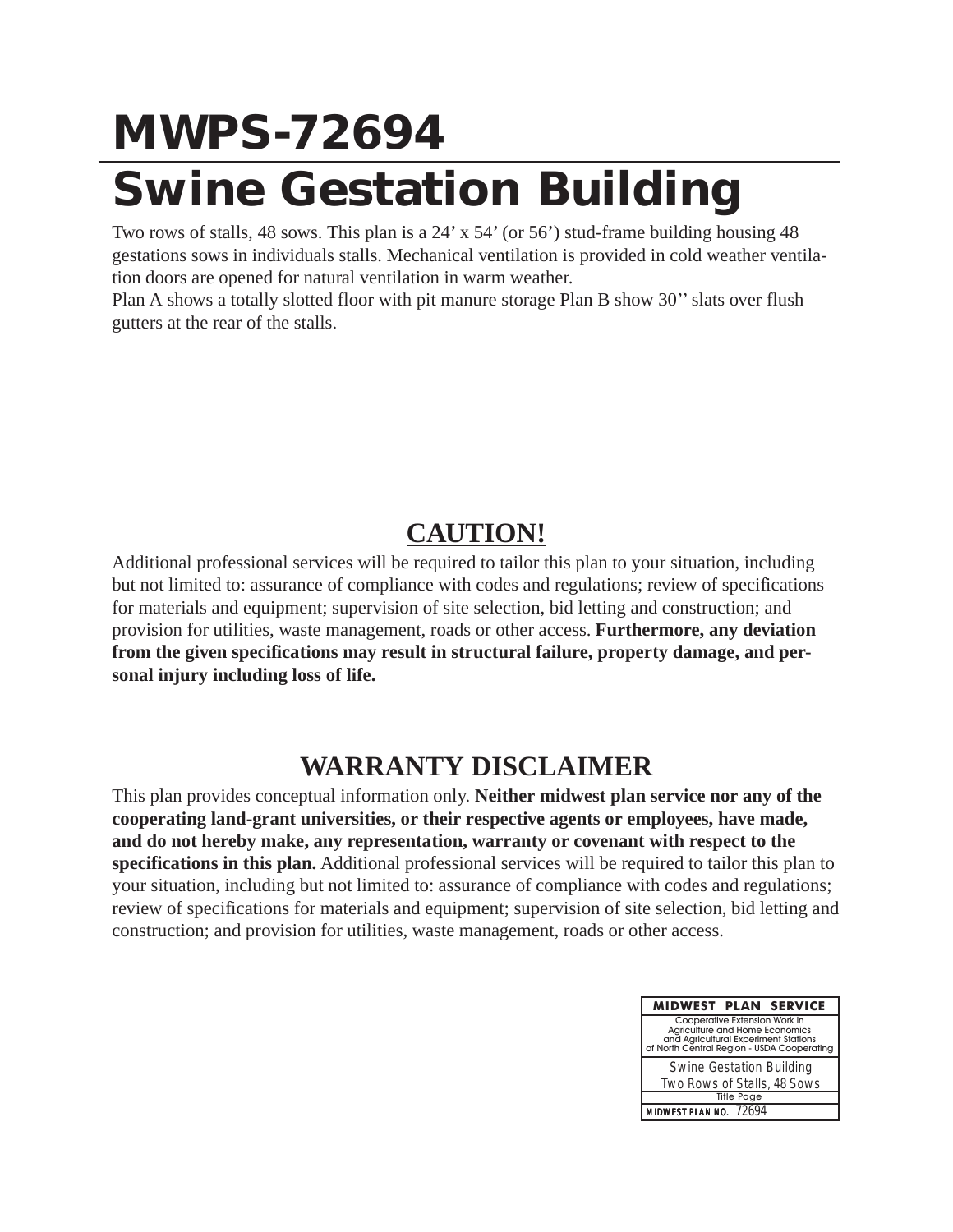#### **Fans**. Sectorations lists for the state capacity at  $n$  state of the state capacity at  $n$  is sufficient on the  $n$  for movement in summer can be increased with the bulk of and buy multiple and buy multiple and the set o **Two Rows of Stalis, 48 Sows**<br>**49 geaples controlled State Controlled State Substructure Controlled Processing**<br>48 geaples sows in rich/ridual state V. Contained vertication is Plan MWPS-72694<br>Swine Gestation Building Drimarisms in these plane assume concrete siate as leady<br>between may need to be adjusted for their designs or materials.<br>Tals. About V' is allowed at each envior a sist for construction<br>these About V' is allowed at each en ral ventilation in warm weether:<br>Plan A shows a tolally slotted froor with pit manure storage<br>Plan B shows 30° slats over flush gutters at the rear of the stalls. Have someone tasty-sil your annuals if you are going to be<br>therefore the construction of the state of the state of the state of the state of the state of the state of the state of the state of the state of the state of th We know of no device that will successfully ventiate a hog<br>the properties in the case of fature of one or more fats of<br>the seal devating in the case of fature of one or more fats of<br>the state four automatic warming system General Specifications Protecting swine from fan failure. Siat designs Pridephi is based on 0.15 cu fuday manure per stall, 6" left in<br>pit after pumping, 10" freeboard, and 12" additional clearance to<br>improve underfloor venillation. Span<br>Span  $\vec{Q}$  or  $\vec{Q}$   $\vec{Q}$ Manure storage pit when power fails Plg<br>nursery' **Finishing**

#### columns Design Loads "Concrete slats are not recommended for pigs under 40 lb.<br>"For sows in stalls, use a maximum of 4" wide slats. Per foot of stat<br>50 pf<br>Ber sq ft floor area<br>3 35 psf  $47 \times 47 \times 47$ <br>47 x47 #23<br>47 x57 #23 4 x4 :# 3<br>5 x5 :# 4<br>5 x5 :# 4<br>5 x5 : : : # 5 **HQ OOT** isq 02 Farrowing, Sow-pig<br>Nursery,<br>Gestation (Stalls)\*\* 150 plf  $-65$  pst 41x4 #2<br>6 x5 #5<br>6 x5 #5 Hq 021 Boar (pens) Gestation (pens).  $\frac{1}{2}$

Siats

Bearns,

SMOS

**WEEKS:** 

|      | each handled in tour 12-sow groups). 192 gestation stalls<br>ټ<br>needed<br>weekly farrowing in four 10-sow rooms (five 48-sow                                                                                                                                                                                         |
|------|------------------------------------------------------------------------------------------------------------------------------------------------------------------------------------------------------------------------------------------------------------------------------------------------------------------------|
|      | g lenth). One group of sows could be housed in breeding<br>ive 20-sow groups), increase to 96 sows (add 48<br>oup of saws in breeding building For 10 or 12 farrowings<br>add 24' to building length) and or provide space to hold<br>B farrowings year (four 20-sow groups) increase to 72<br>ã                       |
|      | mes year in a 20-sow farrowing house (three 20-sow<br>building shown for 48 sows is adequate for farrowing 6<br>f gestation unit                                                                                                                                                                                       |
|      | g. They farrow about 16 weeks later.<br>ws are rebred during the first or second heat period after<br>d, larger hogs may have to be marketed early.<br>they approach market weight, and if the finishing unit is                                                                                                       |
| 24'- | $48(150$ ib)<br>larger pens. or reduce number of pigs per pen, at about<br>re pigs to finishing unit at 10-12 weeks (60-75 lb). Move<br>en. Return sows to breeding and gestation facilities.<br>rs pen At 6-8 weeks move pigs to a nursery. putting 2-3<br>vean p.gs at 3-4 weeks (12-15 lb) to a prenursery. putling |
|      | Y<br>2-3 litters pen. Return sows to breeding and gestation<br>vean pigs at 4-6 weeks (20-25 ib). Move pigs to nursery.                                                                                                                                                                                                |
|      | sturn sows to breeding and gestation facilities<br>next sows. Wean pigs at 3-6 weeks, putting 2-3 litters<br>depending on how soon the farrowing stalls are needed<br>hove sows and litters to sow-pig nursing pens at 1-3<br>읔                                                                                        |
| 24'  | xtra animals to allow for lerge litter size or slow growth<br>neat hog production systems. Plan building capacity for<br>ough many variations are successful. the following are<br>a apple and hippercion a sole-                                                                                                      |

# 



FLOOR PLAN A



FLOOR PLAN B



TYPICAL HOUSING CYCLES

PICS:



 $\mathbb{Z}$ 

 $\bar{\phantom{a}}$ 

Detail



Pyroot Shealthng—<sup>14</sup> Ce<sup>r</sup> Ext Ext (Hendicalog\_<br>
Index = 300 in Limit and Celivg—3, or 3<br>
shows a 500 in Limit and Celivg—3, or 3<br>
shows a 500 in Limit and Celivg—3, or 3<br>
shows a complete a construct the material using Sais and Fascia<br>
blis and Fascia<br>
bly Prace or equivalent Cressola-T0.or Penter (por Sais Content)<br>
the original content of Content Cressure<br>
Fig. 10.01, ACC--0.50 pdf, ACA or CCA<br>
P.1. means lumber and fungus attack<br>
rea Trusses<br>See Truss Page L**umber Specifications**<br>Rod Pustruction Studs<br>Rod Pustruction Grade (Doug Fir, Southern Pine<br>- or Hern Fir) Headers<br>No. 1 or 1500f machine rated (Doug Fir or<br>Southern Pine) wood.

# Page 8 similar to page 7 of Pages 667 similar to pages 668 of 109.

 $\cdot$ 

24'Truss Sheet

mes 72694 1 or 10

 $\frac{1}{2}$ 

8 Pagesplus Plan No.

Copyright a 1982 Midwest Plar Canvice, A nee

72601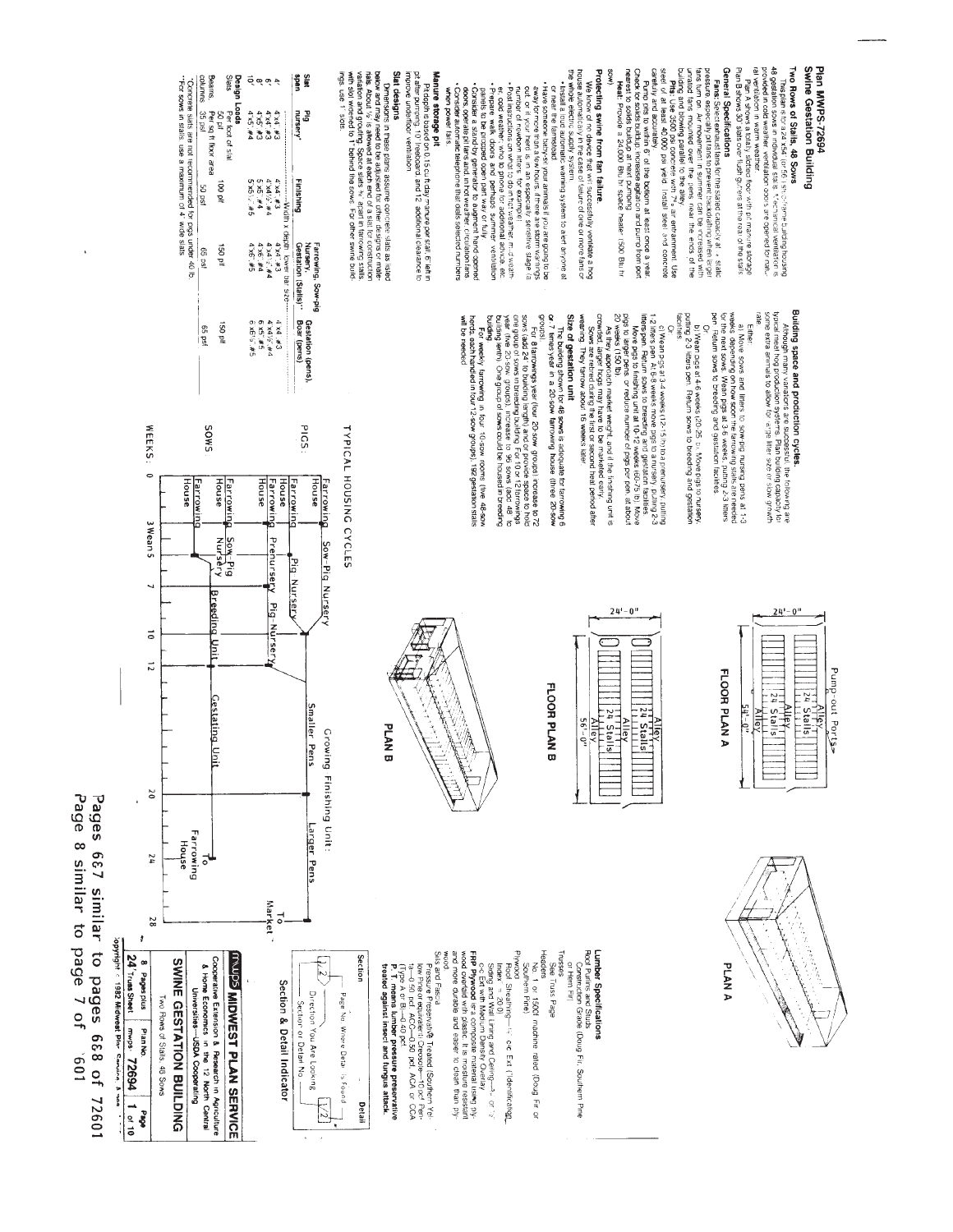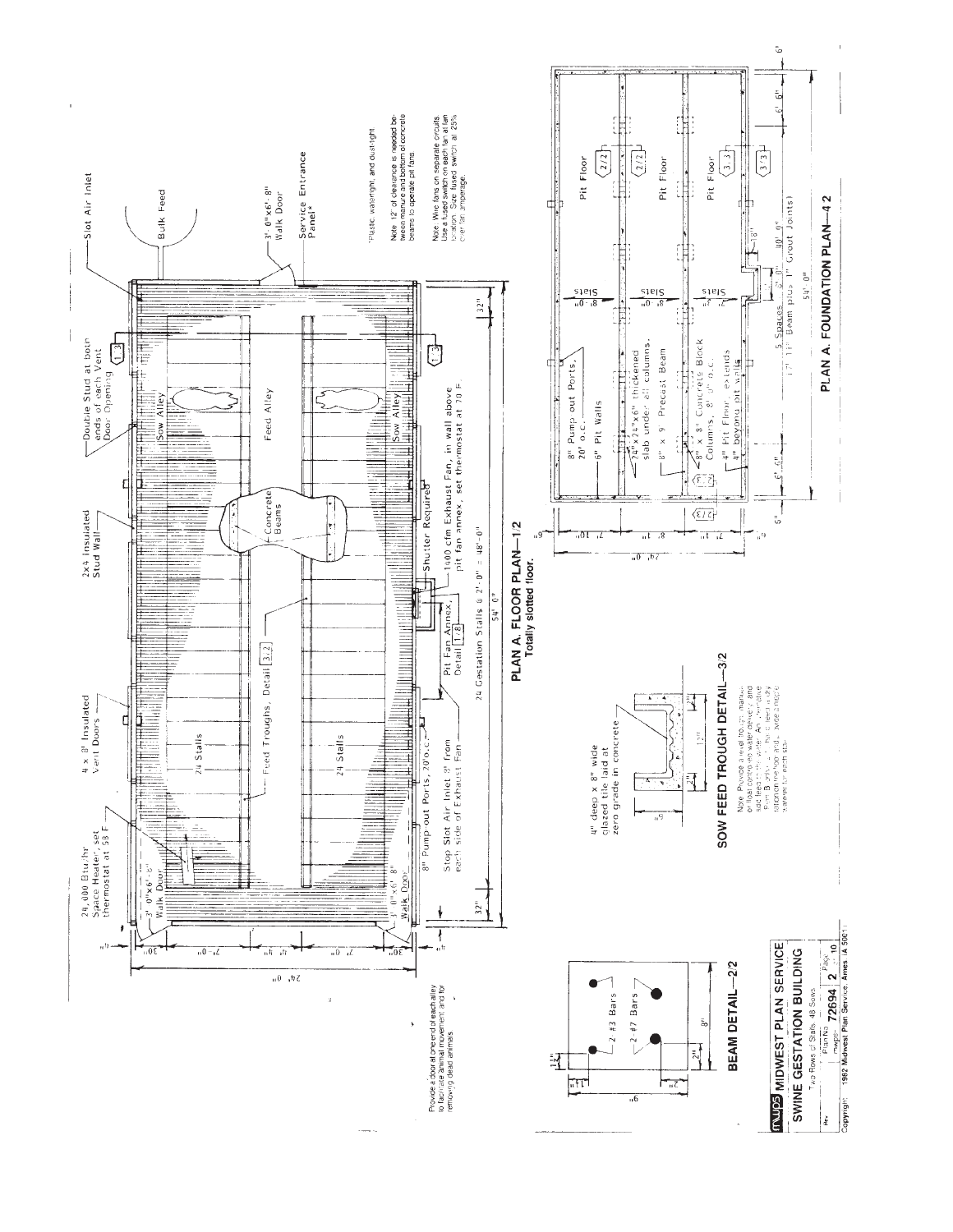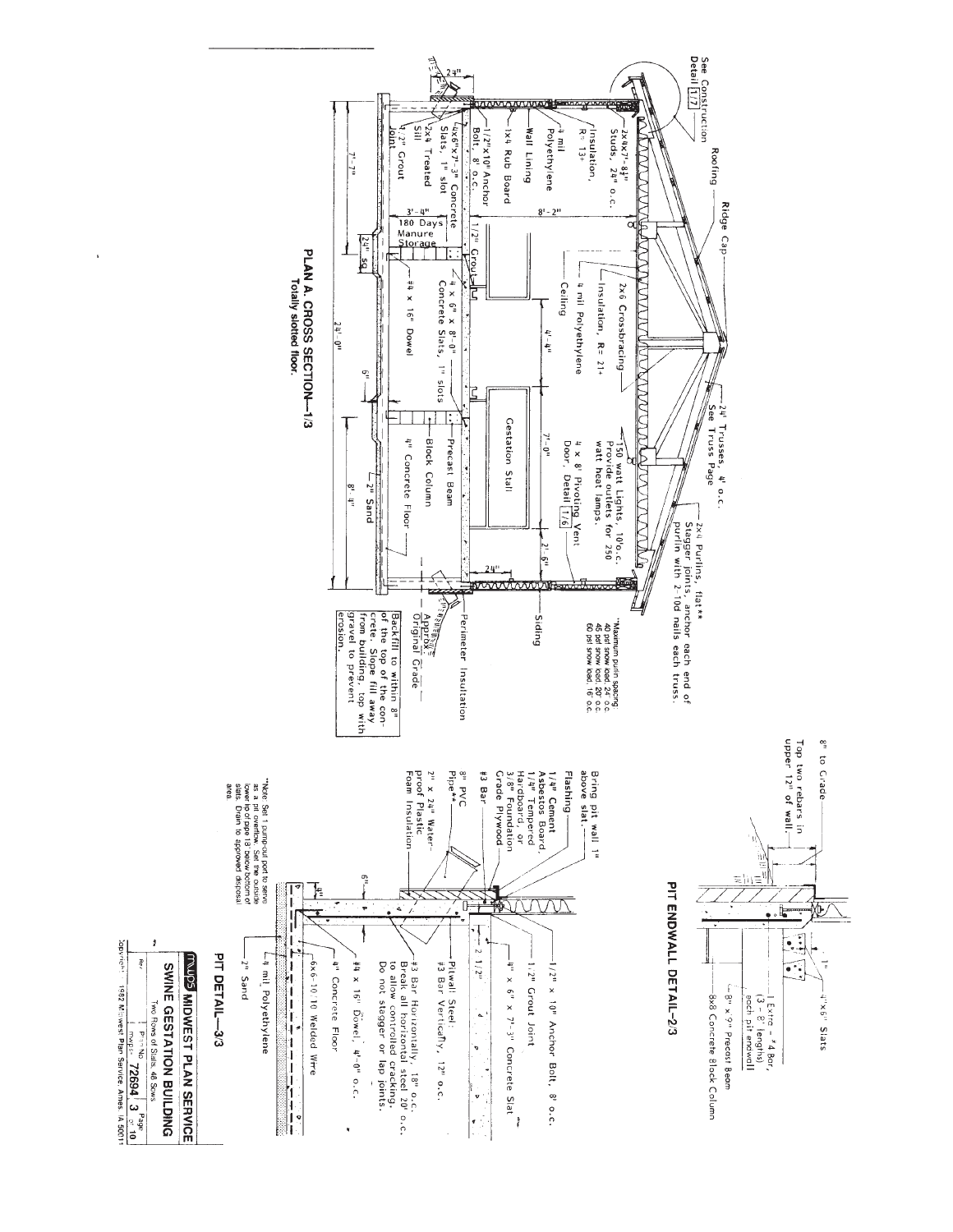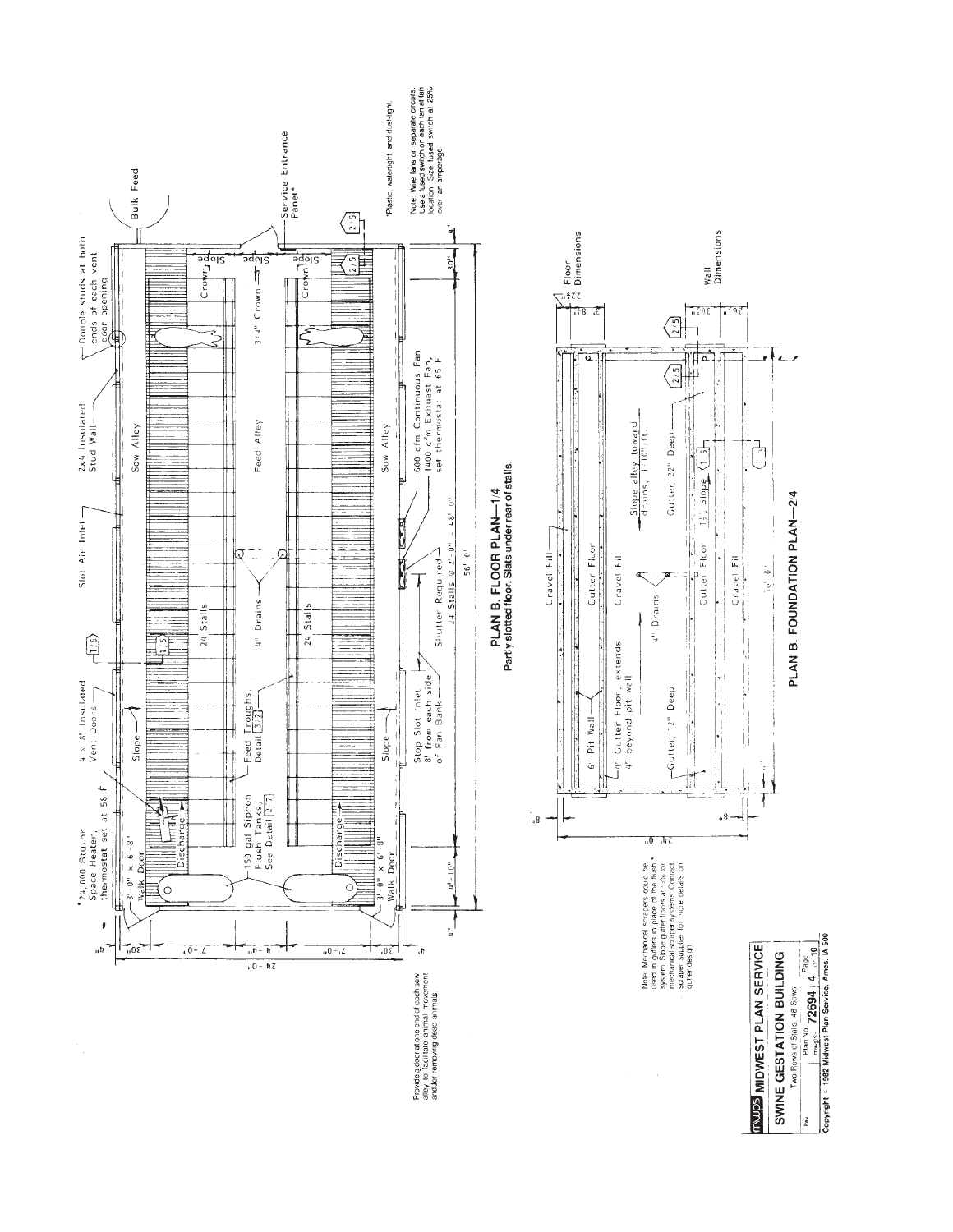

 $\ddot{\phantom{a}}$ 

 $\begin{array}{c|c|c|c|c} \hline & & & & \text{Plan} & \text{Diam} & \textbf{2694} & \textbf{5} & \text{Page} \\ \hline \text{Cyliptic} & & \text{The image} & \text{Pame Service, Amer} & \text{A. 50011} \\ \hline \end{array}$ 

Two Rows of Stalls, 48 Sows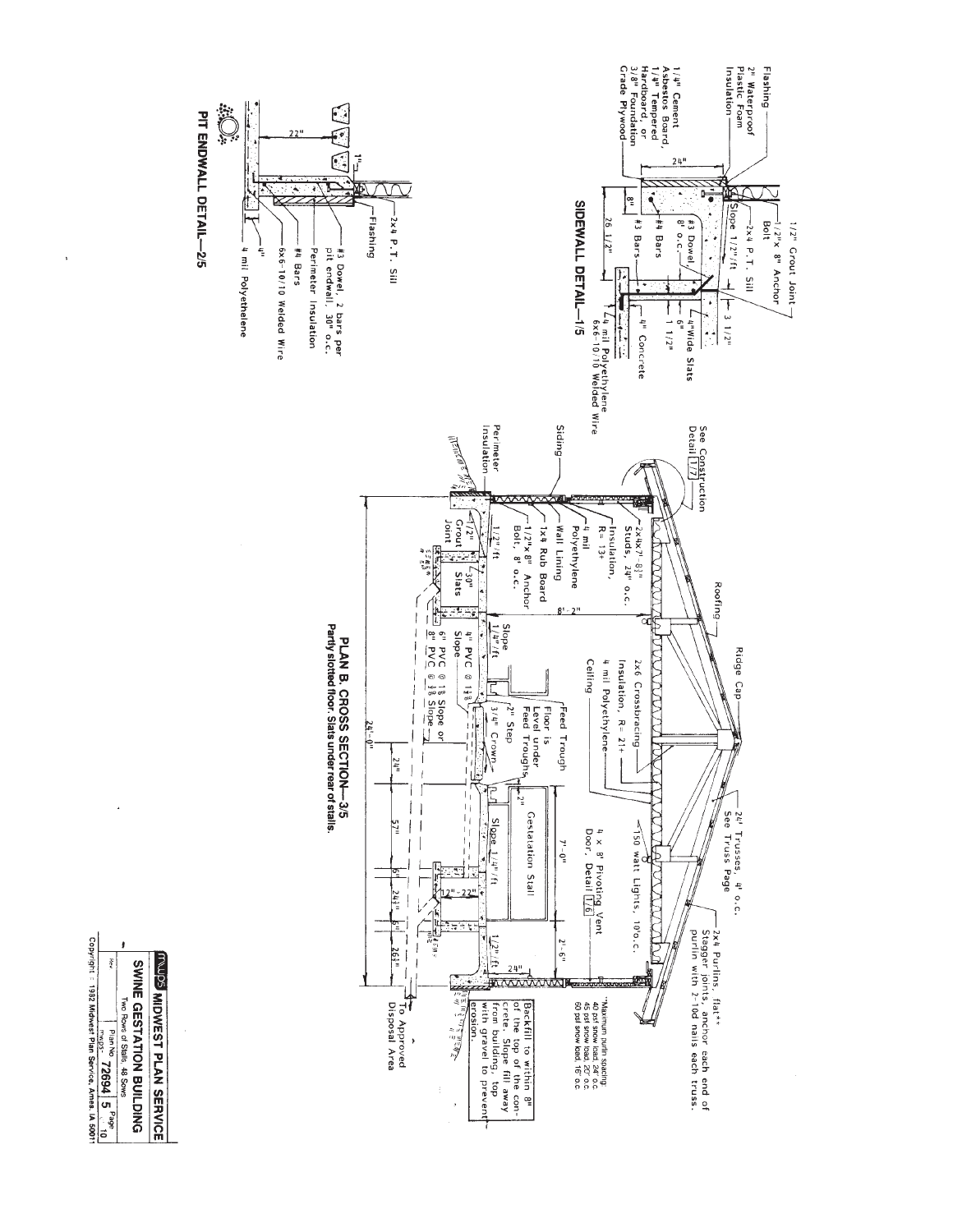

Copyright : 1982 Midwest Plan Service, Ames. IA 50011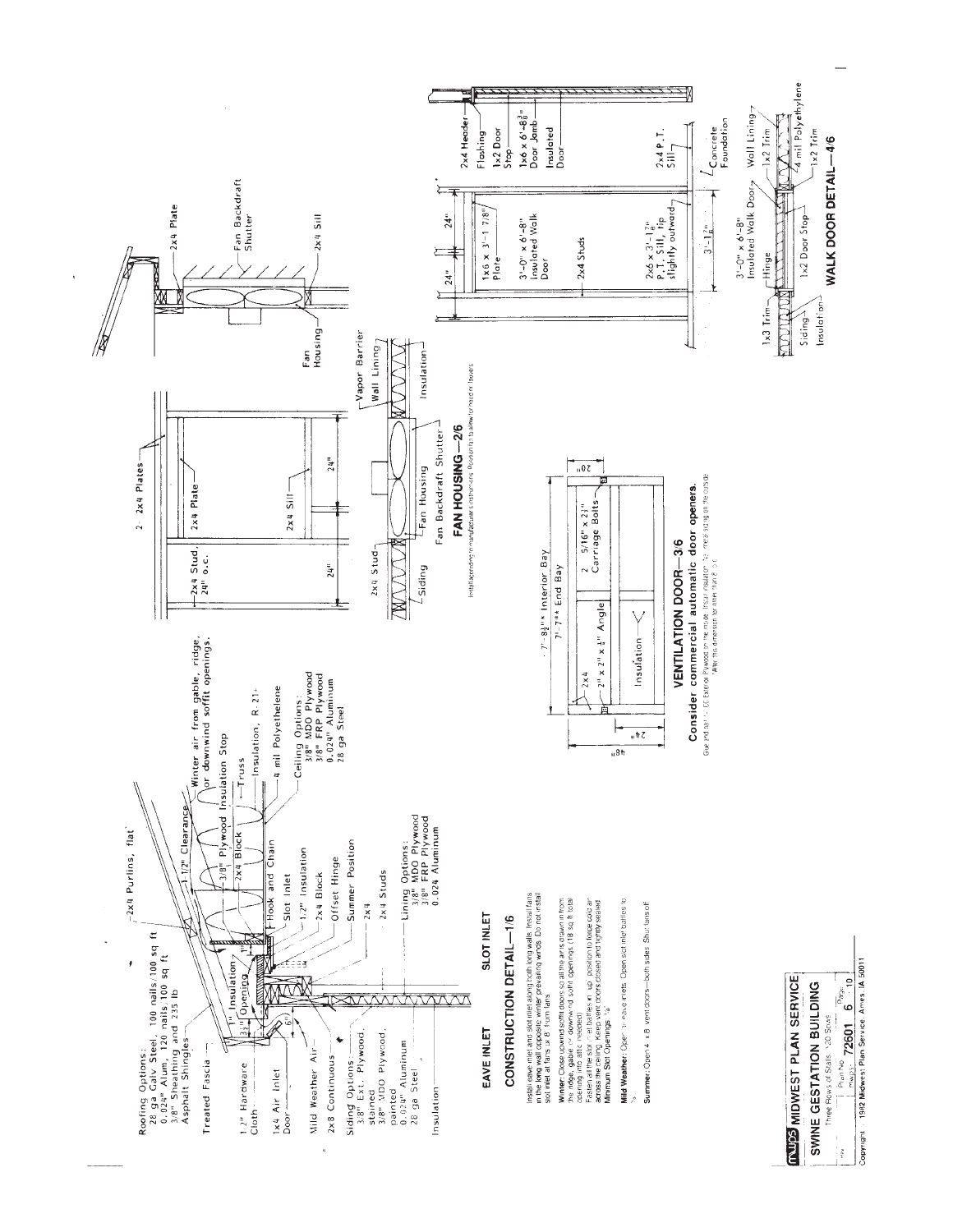